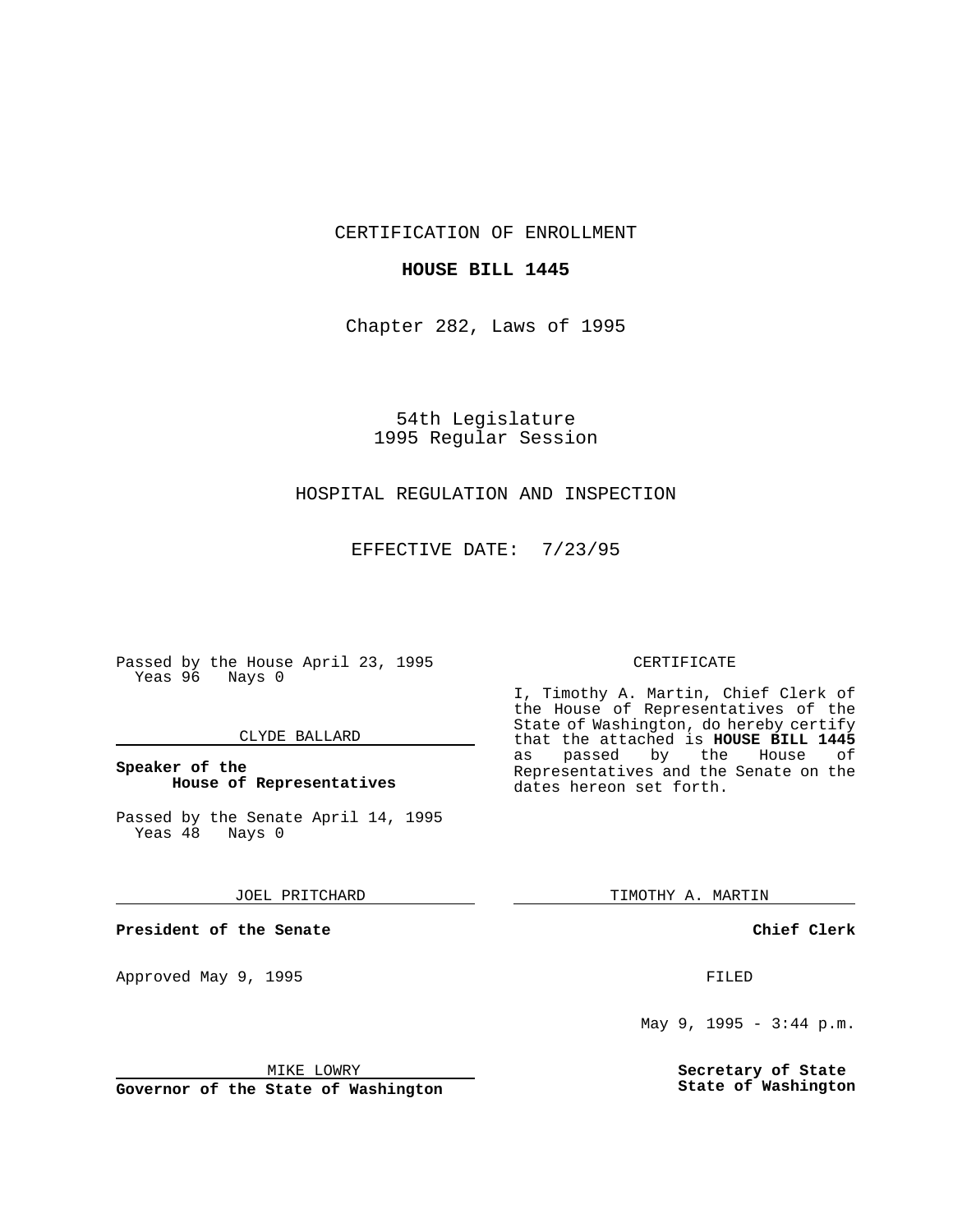# **HOUSE BILL 1445** \_\_\_\_\_\_\_\_\_\_\_\_\_\_\_\_\_\_\_\_\_\_\_\_\_\_\_\_\_\_\_\_\_\_\_\_\_\_\_\_\_\_\_\_\_\_\_

\_\_\_\_\_\_\_\_\_\_\_\_\_\_\_\_\_\_\_\_\_\_\_\_\_\_\_\_\_\_\_\_\_\_\_\_\_\_\_\_\_\_\_\_\_\_\_

# AS AMENDED BY THE SENATE

Passed Legislature - 1995 Regular Session

**State of Washington 54th Legislature 1995 Regular Session**

**By** Representatives Silver, Valle, Sommers, Ogden, Fuhrman and Kremen; by request of Legislative Budget Committee

Read first time 01/25/95. Referred to Committee on Health Care.

1 AN ACT Relating to hospital regulation and inspection; amending RCW 2 70.41.030, 18.106.010, 70.41.040, 70.41.120, and 74.42.600; adding a 3 new section to chapter 70.41 RCW; and creating a new section.

4 BE IT ENACTED BY THE LEGISLATURE OF THE STATE OF WASHINGTON:

5 **Sec. 1.** RCW 70.41.030 and 1989 c 175 s 127 are each amended to 6 read as follows:

 The department shall establish and adopt such minimum standards and rules pertaining to the construction, maintenance, and operation of hospitals, and rescind, amend, or modify such rules from time to time, as are necessary in the public interest, and particularly for the establishment and maintenance of standards of hospitalization required 12 for the safe and adequate care and treatment of patients. To the extent possible, the department shall endeavor to make such minimum standards and rules consistent in format and general content with the applicable hospital survey standards of the joint commission on the accreditation of health care organizations. The department shall adopt 17 standards that are at least equal to recognized applicable national 18 standards pertaining to medical gas piping systems.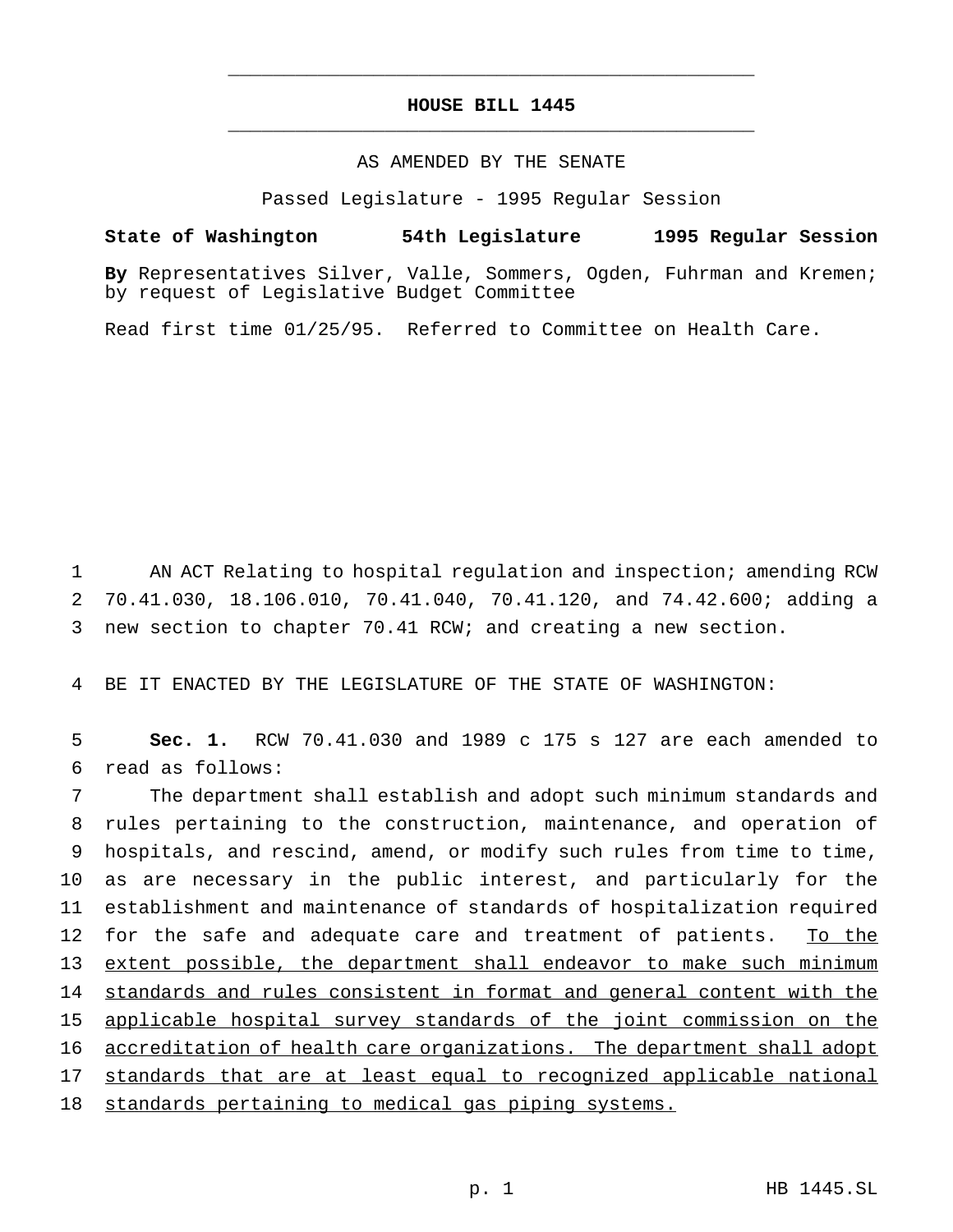**Sec. 2.** RCW 18.106.010 and 1983 c 124 s 1 are each amended to read as follows:

 Unless a different meaning is plainly required by the context, the following words and phrases as hereinafter used in this chapter shall have the following meaning:

(1) "Advisory board" means the state advisory board of plumbers;

(2) "Department" means the department of labor and industries;

 (3) "Director" means the director of department of labor and industries;

 (4) "Journeyman plumber" means any person who has been issued a certificate of competency by the department of labor and industries as provided in this chapter;

 (5) "Medical gas piping" means oxygen, nitrous oxide, high pressure 14 nitrogen, medical compressed air, and medical vacuum systems;

 (6) "Specialty plumber" means anyone who has been issued a specialty certificate of competency limited to installation, maintenance, and repair of the plumbing of single family dwellings, duplexes, and apartment buildings which do not exceed three stories;  $((+6))$   $(7)$  "Plumbing" means that craft involved in installing, 20 altering, repairing and renovating potable water systems  $((and))_{\perp}$ 21 liquid waste systems, and medical gas piping systems within a building: PROVIDED, That installation in a water system of water softening or water treatment equipment shall not be within the meaning of plumbing as used in this chapter.

 **Sec. 3.** RCW 70.41.040 and 1985 c 213 s 18 are each amended to read as follows:

 The enforcement of the provisions of this chapter and the standards, rules and regulations established under this chapter, shall be the responsibility of the department which shall cooperate with the 30 joint commission on the accreditation of ((hospitals)) health care 31 <u>organizations</u>. The department shall advise on the employment of personnel and the personnel shall be under the merit system or its successor.

 **Sec. 4.** RCW 70.41.120 and 1985 c 213 s 21 are each amended to read as follows:

 The department shall make or cause to be made at least yearly an inspection of all hospitals. Every inspection of a hospital may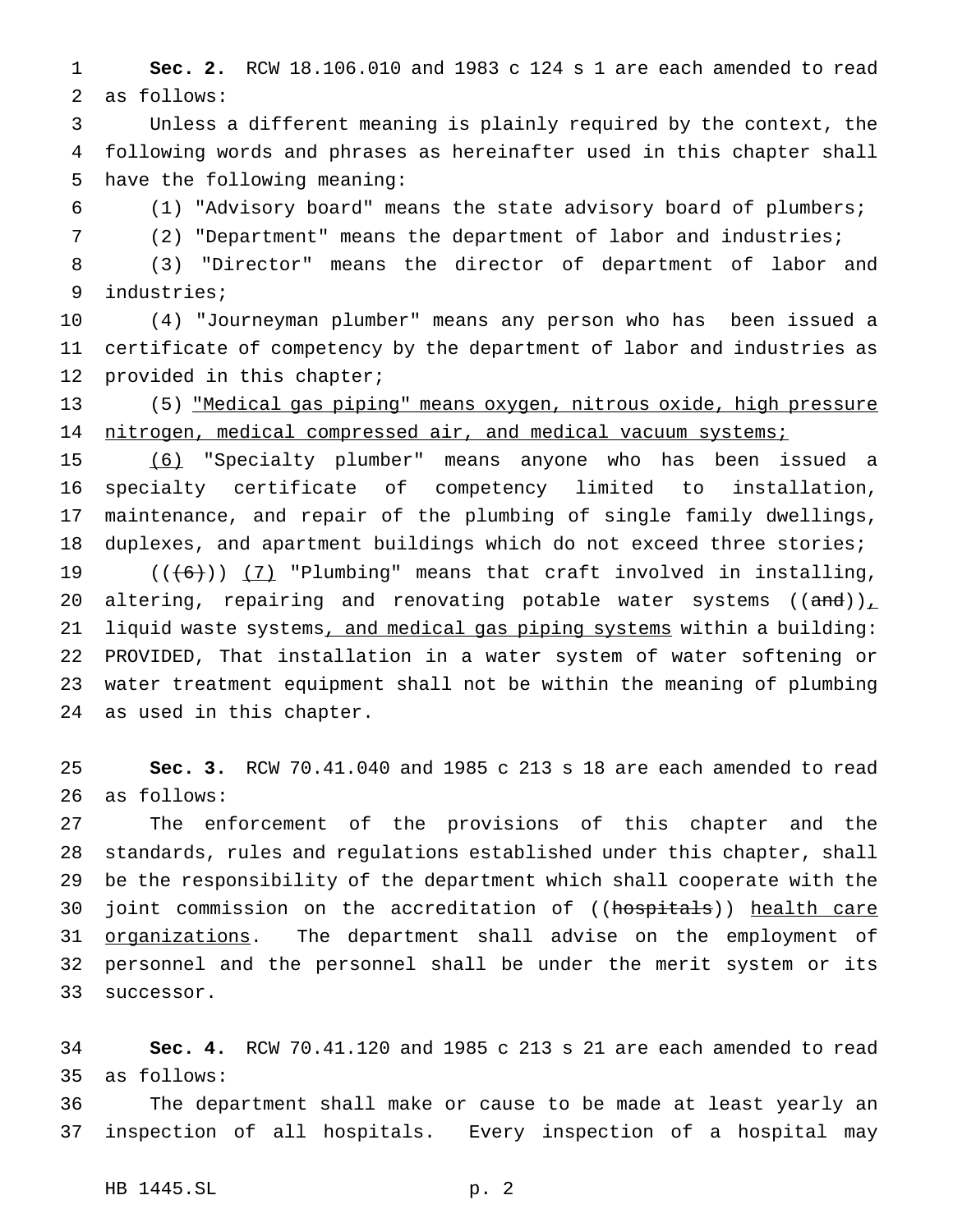include an inspection of every part of the premises. The department may make an examination of all phases of the hospital operation necessary to determine compliance with the law and the standards, rules and regulations adopted thereunder. Any licensee or applicant desiring to make alterations or additions to its facilities or to construct new facilities shall, before commencing such alteration, addition or new construction, comply with the regulations prescribed by the department.

 No hospital licensed pursuant to the provisions of this chapter shall be required to be inspected or licensed under other state laws or rules and regulations promulgated thereunder, or local ordinances, relative to hotels, restaurants, lodging houses, boarding houses, places of refreshment, nursing homes, maternity homes, or psychiatric hospitals.

14 To avoid unnecessary duplication in inspections, the department 15 shall coordinate with the department of social and health services when inspecting facilities over which both agencies have jurisdiction, the facilities including but not necessarily being limited to hospitals with both acute care and skilled nursing or psychiatric nursing 19 functions.

 **Sec. 5.** RCW 74.42.600 and 1987 c 476 s 28 are each amended to read as follows:

 (1) In addition to the inspection required by chapter 18.51 RCW, the department shall inspect the facility for compliance with resident rights and direct care standards of this chapter. The department may inspect any and all other provisions randomly, by exception profiles, or during complaint investigations.

 (2) If the facility has not complied with all the requirements of this chapter, the department shall notify the facility in writing that the facility is in noncompliance and describe the reasons for the facility's noncompliance and the department may impose penalties in accordance with RCW 18.51.060.

 (3) To avoid unnecessary duplication in inspections, the department shall coordinate with the department of health when inspecting medicaid-certified or medicare-certified, or both, long-term care beds in hospitals for compliance with Titles XVIII or XIX of the social 36 security act.